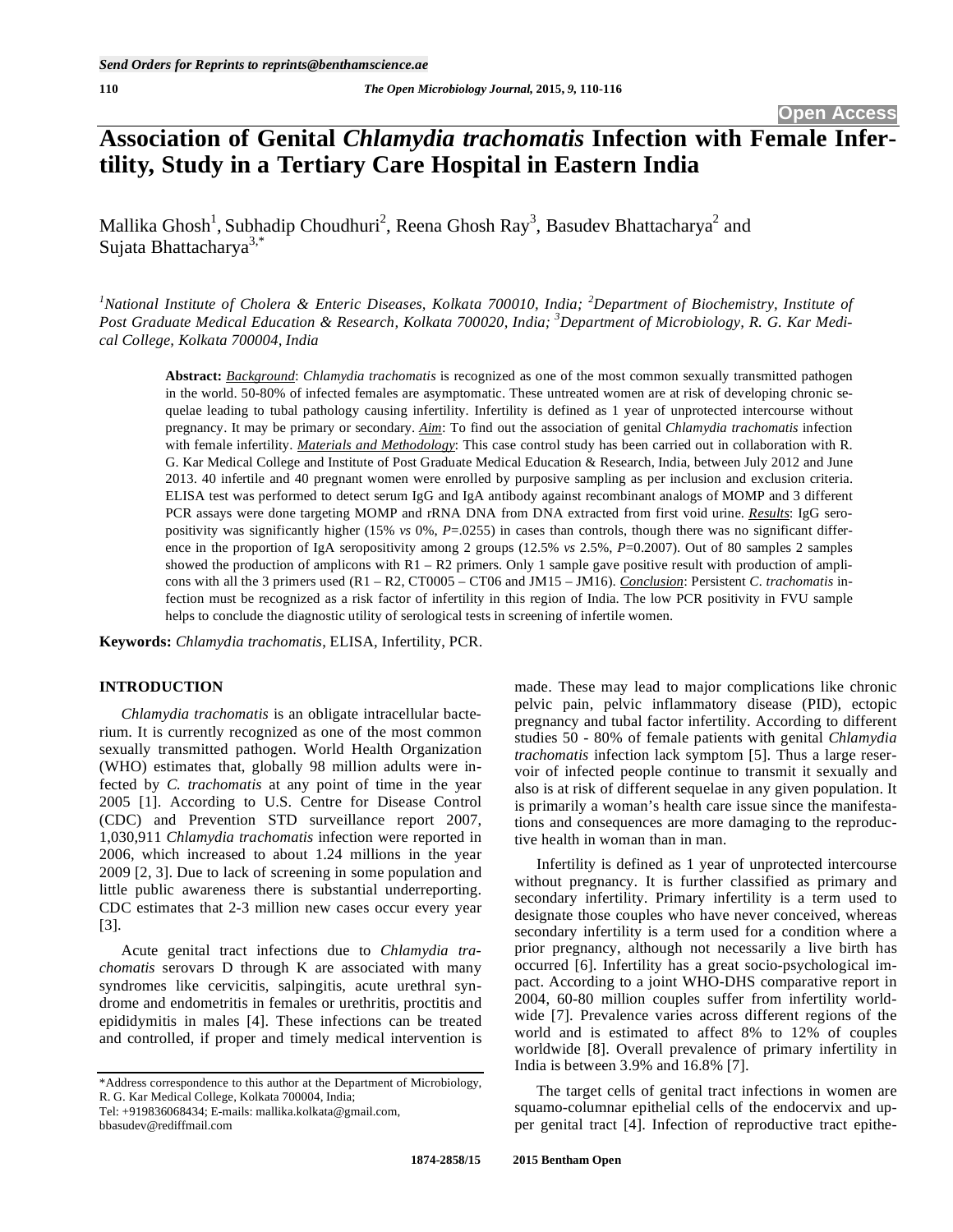lium results in production of interleukin (IL)-1, tumor necrosis factor- $\alpha$  (TNF- $\alpha$ ), IL-8, growth-related oncogene (GRO)– a, granulocyte-macrophage colony stimulating factor (GM-CSF), and IL-6, which induce increased expression of endothelial adhesion molecules that aid in the attraction of immune cells [4, 9-11]. Resident tissue macrophages also contribute to early release of cytokines and chemokines. Infected epithelial cells release matrix metalloproteases (MMPs) which contribute to tissue proteolysis and remodeling. At the time of reinfection, host cells' release of chemokines leads to recruitment of Chlamydia specific immune cells that rapidly amplify the response [12]. Chlamydial endometritis and salpingitis induces antibodies to heat shock proteins (hsps), particularly, hsp 60 [9, 13]. As Chlamydia shares epitopes with human hsps, it may cause an autoimmune response [4, 14, 15]. Reticulate bodies may escape the immune response, and causes persistent infection. Host, virulence of the pathogen and environment are the determining factors for the clearance or persistence of the infection [16]. Formation of new elementary bodies from reticulate bodies can induce immune response and inflammatory reactions resulting in a cyclic process of scarring of the infected tissue leading to partial or total obliteration of the fallopian tubes causing tubal factor infertility or sub infertility [12, 14, 17]. After one episode of Pelvic Inflammatory Disease (PID) the ratio of infertility has been estimated to be 25% which increases to 50% and 75% after  $2<sup>nd</sup>$  and  $3<sup>rd</sup>$  episodes respectively [14].

Chlamydial PID is one of the most common preventable causes of tubal factor infertility and adverse pregnancy outcomes. Exact scenario about prevalence of genital *Chlamydia trachomatis* infection and its sequelae is scarce in developing countries as reliable tests are too expensive and complex to carry out as routine screening methods.

The present study was conducted to find out the association of genital tract *Chlamydia trachomatis* infection with female infertility by evaluating the magnitude of infection in infertile and pregnant women.

# **MATERIALS AND METHODOLOGY**

The present case control study has been carried out in collaboration with Department of Microbiology and Department of Gynaecology & Obstetrics (G & O), R. G. Kar medical college, Kolkata 700004, India and Biochemistry research wing, Department of Biochemistry, Institute of Post Graduate Medical Education & Research, Kolkata 700020, India, from July 2012 to June 2013.

Infertile women (cases  $n_1 = 40$ ) attending Gynaecology Out Patient Department (OPD) were enrolled by purposive sampling as per inclusion and exclusion criteria. Sample size was determined by the Fleiss method [18] with continuity correction from Open Epi, Version 3, open source calculator- -SSCC considering the study of Malik *et al.,* 2006 as reference [19]. Cases of primary and secondary female infertility with or without history of pelvic inflammatory disease (PID), associated laparoscopic findings like tubal blockage, adhesion etc. were included in the study. Diagnosed cases of female infertility due to other reasons such as endometriosis, polycystic ovarian disease, PID due to other causes, mechanical causes of infertility (previous surgery, dilatation & curettage, congenital abnormalities etc.), and medical disorders were excluded from the present study. Pregnant women  $(n_2 = 40)$  attending Antenatal clinic were included in the study as controls. The cases and controls were matched according to their mean age and socio economic status (as per modified B.G. Prasad's scale, 2013) [20]. Institutional ethics committee (IEC) clearance was obtained. Informed consent form duly signed by all the subjects was obtained after explanation of purpose of study.

## **Laboratory Investigations**

#### *Enzyme Linked Immuno Sorbent Assay (ELISA)*

Serum samples were tested for the detection of IgG and IgA antibodies to *C. trachomatis* by using commercially available kits (DS-EIA-ANTI-CHLAMYDIA TR-A Kit/ DS-EIA-ANTI-CHLAMYDIA TR-G Kit, DSI, Germany). The antigens used in these assays are recombinant analog of major outer membrane protein (MOMP) of *C. trachomatis*. The test was validated according to the kit manual. The optical density was read at 450 nm using a microplate reader. Cut off value was calculated according to the manufacturer's instructions.

#### *Polymerase Chain Reaction*

15 ml of first void urine was collected aseptically in a sterile falcon (USA) polypropelene centrifuge tube and stored immediately at 4°C. None of the patients had received antibiotic treatment 4 weeks prior to the visit and were eligible if they had not voided urine during the last 2 hours. The samples were centrifuged at 1400 g for 20 minutes. The supernatant was discarded and the pellet was dissolved in 1 x Phosphate Buffer Saline (PBS; pH 7.4) solution and stored at  $-20^{\circ}$ C until DNA extraction was done.

DNA was extracted according to the modified method described by Fallah *et al.,* 2005 [21]. In brief, the stored urine sample was centrifuged at 8900 g for 5 minutes in a microcentrifuge tube at room temperature. The pellet was dissolved in 500µl of lysis buffer [pH 7.5, 50mM TrisEDTA (sigma, USA), 1% SDS (sigma, USA)] and incubated at 55°C in a dry bath for overnight. After overnight incubation the lysed cells in buffer was centrifuged at 8900 g for 10 minutes in a microcentrifuge. The pellet was dissolved in  $200\mu$ l of Tris EDTA Glucose buffer [pH 7.0,  $25\text{m}$ M Tris (sigma, USA), 10mM EDTA (Sigma, USA), 50mM glucose (Sigma, USA), 20 µl Proteinase K (20mg/ml, Sigma, USA) ] and  $200\mu$ l of Absolute ethanol (Sigma, USA, 95 – 100%). Then it was mixed thoroughly by vortexing for 15 seconds and was incubated at  $37^{\circ}$ C for 10 minutes. The lysate was transferred into a HiElute Miniprep Spin column (MB505 HiPura Bacterial and Yeast Genomic DNA Purification Spin Kit, Himedia, India) and centrifuged at 8900 g for 1 minute. Further DNA was extracted according to instructions of manufacturer (MB505 HiPura Bacterial and Yeast Genomic DNA Purification Spin Kit, HiMedia India). The eluted DNA was identified by electrophoresis on 1% agarose gel, stained with 0.5 mg/ml ethidium bromide, in 1X Tris-Acetate EDTA buffer (pH 8.0). The purity of extracted DNA was determined by measuring the quotient of the absorption data measured at 260nm and 280 nm by using a UV visible double beam spectrophotometer.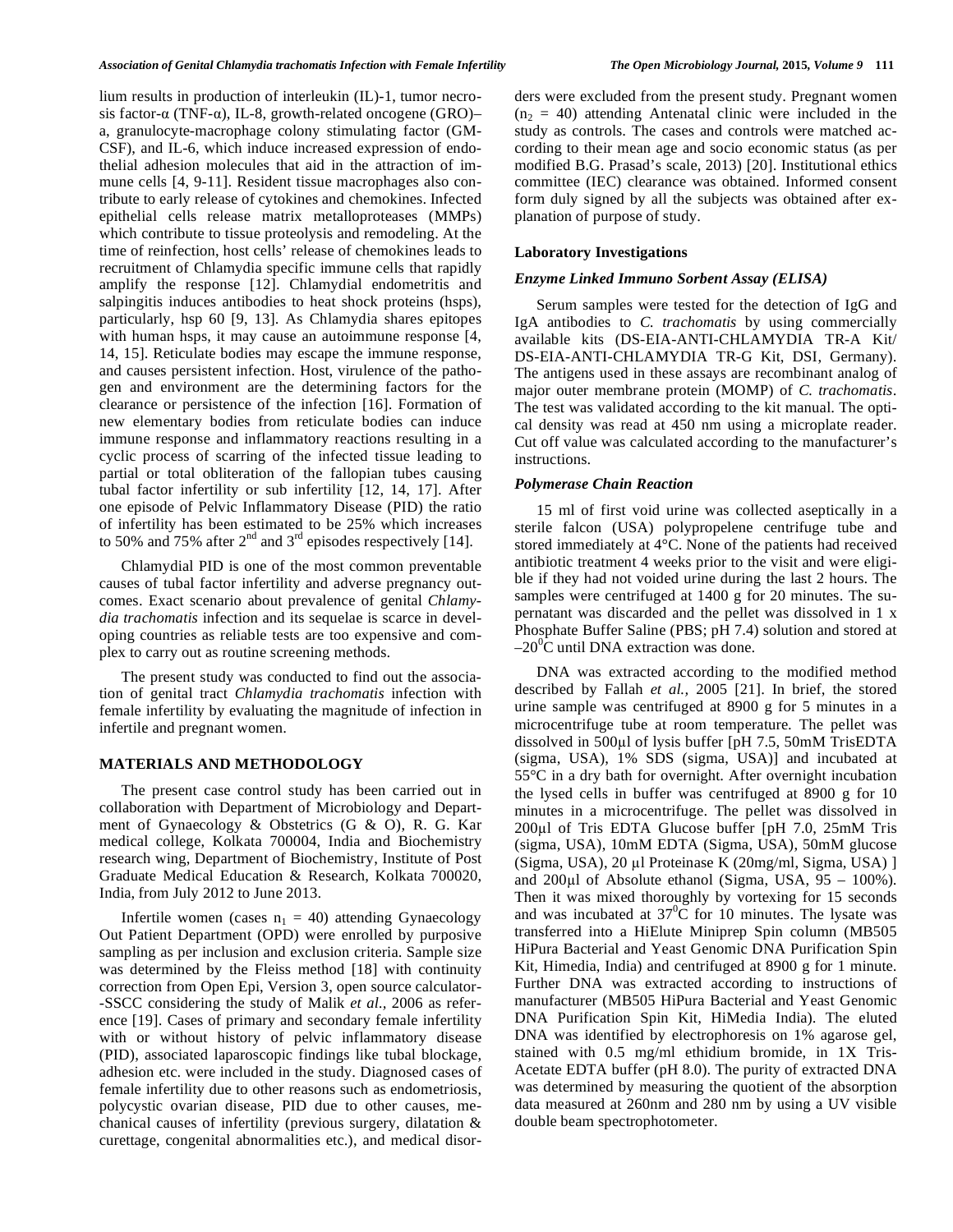3 different PCR assays targeted a major outer membrane protein (MOMP) and rRNA DNA. For analysing MOMP and rRNA DNA, 100 ng DNA was amplified with the use of 1 unit DNA polymerase (Fermentus) in PCR reaction mixture, containing 1X PCR buffer (10mM Tris, pH 8.3, 50mM KCl,  $2.5 \text{mM}$  MgCl<sub>2</sub>,  $0.01\%$  gelatin),  $2 \text{mM}$  MgCl<sub>2</sub>,  $0.25 \text{mM}$ each dNTP, 20 picomoles each forward and reverse primers. The primer sequences, primer annealing temperature  $(Ta^0)$ and PCR product sizes were given in Table **1**. The PCR reaction was performed using following condition:  $94^{\circ}$ C, 5 minutes, followed by 30 cycles of  $94^{\circ}$  C for 1 minute, Ta<sup>0</sup> for respective primers (Table 1) for 1 minute,  $72^{\circ}$  C for 1 minute and followed by  $72^{\circ}$ C for 10 minutes for final extension. The amplified products were separated by electrophoresis on 1.5% agarose gel, stained with 0.5 mg/ml ethidium bromide, in 1X Tris Acetate EDTA buffer (pH 8.0). The PCR products were visualized and photographed under UV transilluminator using a computer assisted image analysis program (UVP Doc. It ® LS Image Analysis Software; version 6.3.3).

### **Statistical Analysis**

Statistical analysis was done using Graph pad prism 6 (version 6.02) and Graph pad Instat 3 softwares.

## **RESULTS**

# **Age**

The analysis revealed that the overall mean age of the participants were  $24.85 \pm 4.51$  years. The respective values among the cases and controls were found to be  $24.88 \pm 4.97$ years  $V_s$  24.83  $\pm$  4.05 years with a statistically insignificant difference ( $P = .96$ ).

# *Socio Economic Status (Table 2)*

# *Distribution of Infertile Patients According to Primary and Secondary Infertility*

75% ( $n_1$  = 30) of cases were suffering from primary infertility and rest ( $n_2 = 10$ ; 25%) from secondary infertility.

# *Seropositivity of Chlamydia Trachomatis (Table 3, Table 4)*

# *Result of PCR*

Test revealed relatively low and equal magnitude among pregnant (2.5%) and infertile (2.5%) women. Naturally there was no statistically significant difference between the two groups ( $P = 1.0$ ). Out of 80 samples 2 samples ( $I15$  and  $P6$ ) showed the production of amplicons that had base pairs of

**Table 1. Primer sequence and condition used for PCR method.** 

molecular weight 208bp with R1 – R2 primers (Fig. **1**). Only 1 sample (I15) gave positive result with production of amplicons of 208bp, 280bp & 208bp respectively with all the 3 primers used, i.e, R1 – R2 (Fig. **1**), JM15 – JM16 (Fig. **2**) & CT0005 – CT06 (Fig. **3**).

Based on results of serological tests and PCR total 7 (8.75%) patients were diagnosed as infected. Among the 6 infected infertile patients, 4 were suffering from primary infertility and 2 from secondary infertility (Diagram **1)**.

There was no statistically significant difference in the infectivity rate between primary infertile (13.33%) and secondary infertile  $(20.00\%)$  patients (Fisher's exact test,  $p =$ 0.6287, OR =  $0.6154$  95% CI 0.09449 to 4.008). The only infected pregnant woman was multigravida.



**Diagram 1.** Component bar diagram showing magnitude of *Chlamydia trachomatis* infection among primary and secondary infertile cases.

# **DISCUSSIONS**

The significant difference in IgG seropositivity between cases and controls of present study is in agreement with the studies of Siemer *et al.,* 2008 at Ghana [26] and Jeremiah *et al.,* 2011 at Nigeria [27] who also found statistically significant difference between the IgG seroprevalence rate of infertile and pregnant women  $(P < .001)$ . Similar to the present study, Sharif *et al.,* 2011 in Saudi Arabia also found no statistically significant difference in the IgA seroprevalence rates of cases and controls (25% *vs* 10%, *P* = .4) [28]. But, in contrary to the present study statistically significant difference was present in the IgA seroprevalence rate of infertile and pregnant women in the study of Siemer*et al.,* 2008 (14% *vs* 3%, *P* < .001) [26].

|  | <b>STATES</b> |  |
|--|---------------|--|

| Primer name              | Primer sequence $(5' – 3')$                                                           | Product size (bp) | $Ta^0$  |
|--------------------------|---------------------------------------------------------------------------------------|-------------------|---------|
| $CT0005 - CT06$ [22, 23] | CT0005 – 5' GAT AGC CAG CAC AAA GAG AG 3'<br>CT06 - 5' CTT TGT TTT CGA CCG TGT TTT 3' | 280               | $55^0C$ |
| $JM15 - JM16$ [23]       | JM15 - 5' TTG CTT GGA GTG CTG GACT 3'<br>JM16 – 5' TCC TTA GTT CCT GTC ACA CC 3'      |                   | $55^0C$ |
| $R1 - R2$ [24, 25]       | $R1 - 5'$ GTG GAT AGT CTC AAC CCT AT 3'<br>$R2 - 5'$ TAT CTG TCC TTG CGG AAA AC 3'    | 208               | $42^0C$ |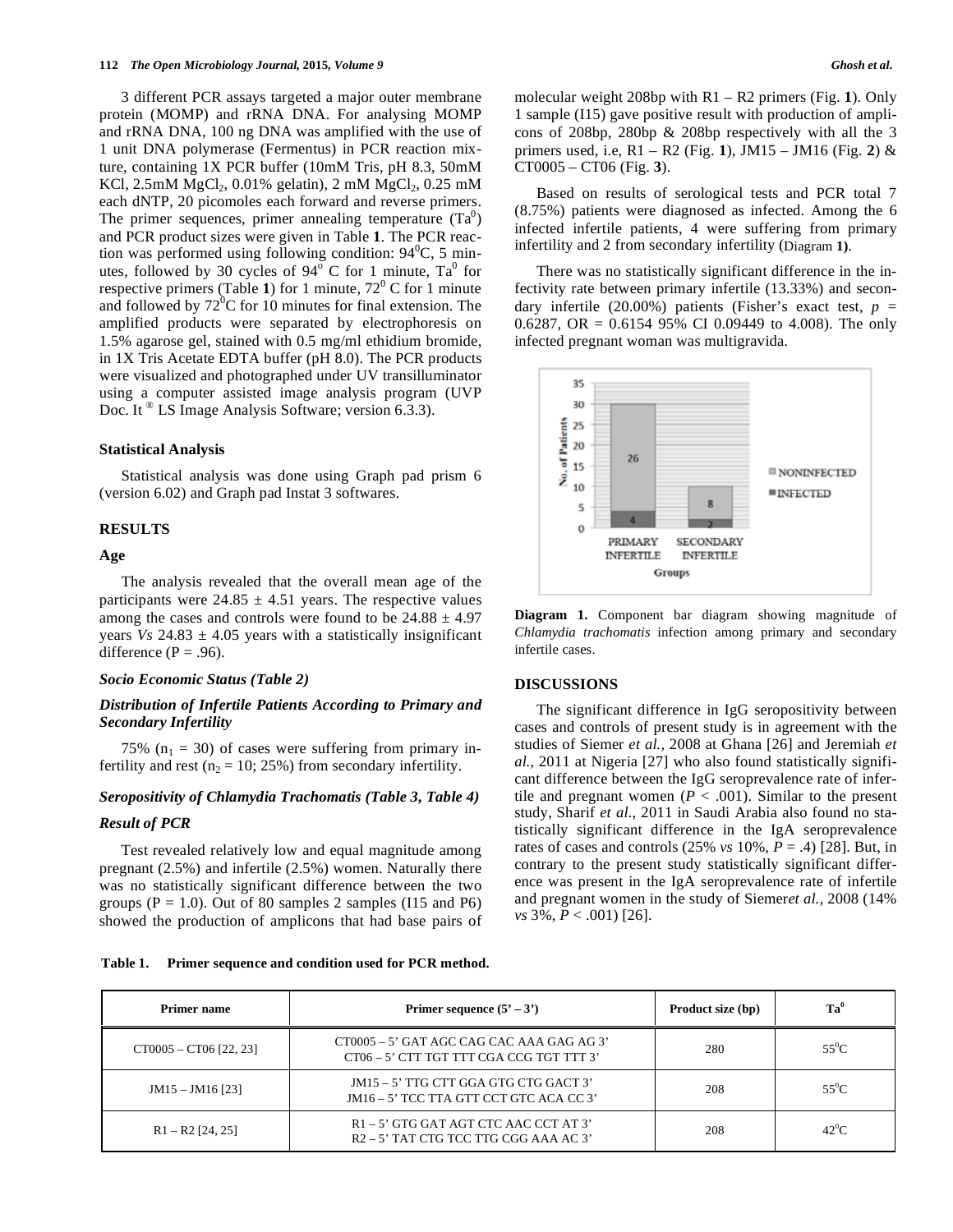| M<br>3000bp-     | 1 | $\frac{1}{2}$ | 3 | $\overline{\phantom{0}}$ | 5 | 6 | $\overline{7}$ | 8 | 9 | 10    |
|------------------|---|---------------|---|--------------------------|---|---|----------------|---|---|-------|
|                  |   |               |   |                          |   |   |                |   |   |       |
|                  |   |               |   |                          |   |   |                |   |   |       |
|                  |   |               |   |                          |   |   |                |   |   |       |
| 500bp-<br>300bp- |   |               |   |                          |   |   |                |   |   |       |
|                  |   |               |   |                          | - |   |                |   |   | 208bp |
| 100bp-           |   |               |   |                          |   |   |                |   |   |       |
|                  |   |               |   |                          |   |   |                |   |   |       |

**Fig. (1).** Agarose gel electrophoresis of amplified products with R1 – R2 primer. DNA marker is in the left outside lane. Lane 1 (I15) and Lane 5 (P6) show amplified product of 208bp.



**Fig. (2).** Agarose gel electrophoresis of amplified products with JM15 – JM16 primer. DNA marker is in the left outside lane. Lane 4 (I15) shows amplified product of 208bp.



**Fig. (3).** Agarose gel electrophoresis of amplified products with CT0005-CT06 primer. DNA marker is in the left outside lane. Lane 1 (I15) shows amplified product of 280bp.

The use of Nucleic acid diagnostic techniques such as polymerase chain reaction (PCR) has revolutionized our ability to diagnose almost all the microbes including genital tract *Chlamydia trachomatis* infection in minimum time with stringent specificity. Sensitivity and specificity of this test on FVU sample have been proven comparable to those obtained on samples collected directly from cervix or urethra [26]. Moreover, FVU sample collection is noninvasive, more acceptable to patients and does not require help of medical personnel to perform vaginal speculum examination which is needed to collect endo-cervical swabs. Sensitivity and specificity of PCR on urine samples are 87% and 99.8% respectively [29]. The lower PCR positivity rate and nonsignificant difference between infertile and pregnant groups is in agreement with several previous studies. Siemer*et al.,*  2008 conducted a case control study in Ghana among 191 infertile and 248 pregnant women. PCR testing of FVU samples could not reveal any significant difference between the 2 groups (2.4% vs 1.6%, *P*> .05) [26]. Ramahi*et al.,* 2008 at Jordan also found no significant difference (*P*> .05) in PCR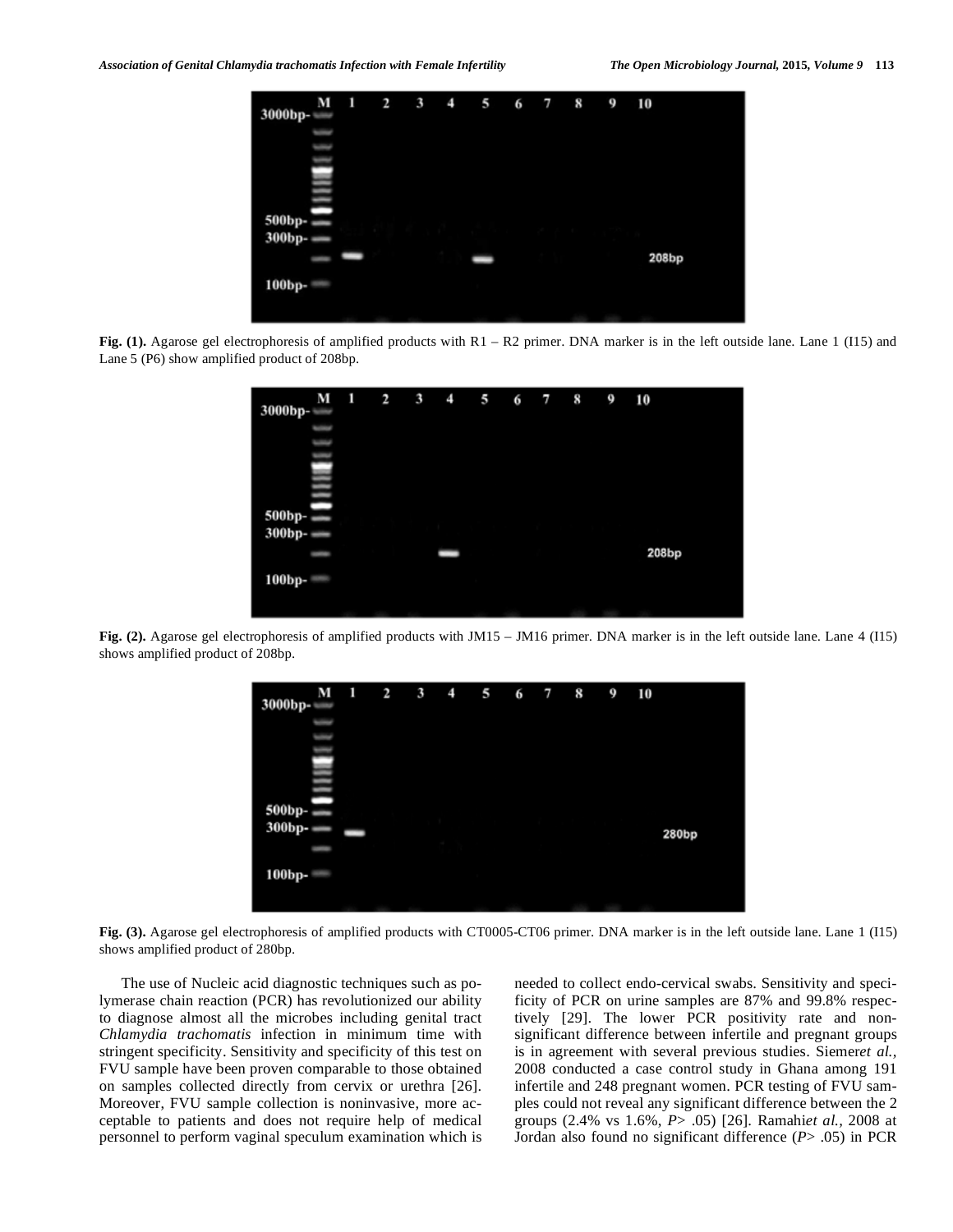| Table 2. Distribution of infertile and pregnant women as per different socioeconomic status (as per modified B. G. Prasad's scale, |  |
|------------------------------------------------------------------------------------------------------------------------------------|--|
| 2013) [20] (N = 80).                                                                                                               |  |

| Groups                           | <b>Class I</b><br>No. (%) | <b>Class II</b><br>No. (%) | <b>Class III</b><br>No. (%) | <b>Class IV</b><br>No. (%) | <b>Class V</b><br>No. (%) | <b>Total</b> | $x^2$ , df, P |
|----------------------------------|---------------------------|----------------------------|-----------------------------|----------------------------|---------------------------|--------------|---------------|
| <b>Infertile</b><br>$(n_1 = 40)$ | 3(7.5)                    | 18(45.0)                   | 9(22.5)                     | 10(25.0)                   | 0(0.0)                    | 40(100.0)    | 9.301, 4,     |
| <b>Pregnant</b><br>$(n_2 = 40)$  | 0(0.0)                    | 10(25.0)                   | 11(27.5)                    | 17(42.5)                   | 2(5.0)                    | 40(100.0)    | 0.0540        |
| <b>Total</b><br>$(N = 80)$       | 3(3.75)                   | 28(35.0)                   | 20(25.0)                    | 27 (33.75)                 | 2(2.5)                    | 80 (100.0)   |               |

\*Chi square test performed. df: degree of freedom

#### **Table 3. Distribution of participants as per their IgG seropositivity status (N = 80).**

| <b>IgG</b> | <b>Infertile</b><br>$[n_1=40]$<br>No $(\% )$ | Pregnant<br>$[n_2=40]$<br>No $(\% )$ | <b>Total</b><br>$[N=80]$<br>No $(\% )$ | P [Fisher's exact test],<br>$OR*(95\%CI)$ |
|------------|----------------------------------------------|--------------------------------------|----------------------------------------|-------------------------------------------|
| Present    | 6(15.0)                                      | 0(0.0)                               | 6(7.5)                                 | 0.02,                                     |
| Absent     | 34(85.0)                                     | 40(100.0)                            | 74 (92.5)                              | $15.26(0.8290 - 280.9)$                   |
| Total      | 40(100.0)                                    | 40(100.0)                            | 80 (100.0)                             |                                           |

\*OR: Odds Ratio, CI: Confidence Interval

\*The above table shows that despite the significantly (as per Fisher exact test) higher rate of IgG seropositivity in the infertile group the difference was not shown to be statistically robust as per 95% CI of OR. However, it was revealed to be significant at 90% confidence interval (90% CI 1.324 to 175.8).

| Table 4. |  | Distribution of participants as per their IgA seropositivity status $(N = 80)$ . |  |
|----------|--|----------------------------------------------------------------------------------|--|
|          |  |                                                                                  |  |

| IgA     | <b>Infertile</b><br>$[n_1=40]$<br>No $(\% )$ | Pregnant<br>$[n_2=40]$<br>No $(\% )$ | <b>Total</b><br>$[N=80]$<br>No $(\% )$ | P [Fisher's exact test],<br>$OR*(95\%CI)$ |
|---------|----------------------------------------------|--------------------------------------|----------------------------------------|-------------------------------------------|
| Present | 5(12.5)                                      | 1(2.5)                               | 6(7.5)                                 | 0.2,                                      |
| Absent  | 35 (87.5)                                    | 39(97.5)                             | 74 (92.5)                              | $5.571(0.6201 - 50.06)$                   |
| Total   | 40(100.0)                                    | 40(100.0)                            | 80 (100.0)                             |                                           |

\*OR: Odds Ratio, CI: Confidence Interval

positivity tested on endocervical swab of 152 infertile (3.9%) and 146 pregnant (07%) women [30]. In another case control study of Muvunyi*et al.,* 2011 at Rwanda, 303 infertile and 312 fertile women were investigated. PCR testing on vaginal swabs were performed. The PCR prevalence was relatively low and did not differ significantly between the 2 groups (3.3% vs 3.8%, *P*> .05) [31]. But in contrary to the present study, Pramanik*et al.,* 2012 at Mumbai, India could find significant difference in the PCR positivity rate between infertile and pregnant women  $(P< 0.0005)$  [32].

The present study demonstrated that sensitivity was higher with  $R1 - R2$  primer than MOMP primers. It is in contrary to the study of Mahony *et al.,* 1993, in which they found that the sensitivity of MOMP based PCR assay was better than rRNA DNA based PCR [23]. 16S ribosomal RNA genes contain highly conserved stretches of nucleotide sequences in a large group of microorganism. It is genus specific and more than 95% identical in *Chlamydia trachomatis, Chlmydia psittaci* and *Chlamydia pneumoniae*

[24]. So PCR with rRNA DNA is less specific than PCR assay targeting MOMP primer. But, in the present study, the pregnant woman (P6) who gave amplified products with R1- R2 primer only was also IgA seropositive and IgG seronegative. Serum IgA is an indicator of active infection. The patient also had history of white discharge, dysmenorrhoea, chronic pelvic pain, menorrhagia and history of urethral discharge in partner suggesting presence of current sexually transmitted infection. So to conclude, the patient was currently infected with *Chlamydia trachomatis.* One major problem with PCR is the presence of potential inhibitors in clinical specimens that can lead to false negative results. Genital tract and urine specimens are known to contain several factors that inhibit DNA polymerase and the exact nature of all of the inhibitors remains to be defined [33].

When individuals acquire Chlamydial infection, there is a lag period/ time interval before antibody response. Similarly antibodies persist for a long time after an infection that is resolved by cellular immune response [33]. In the present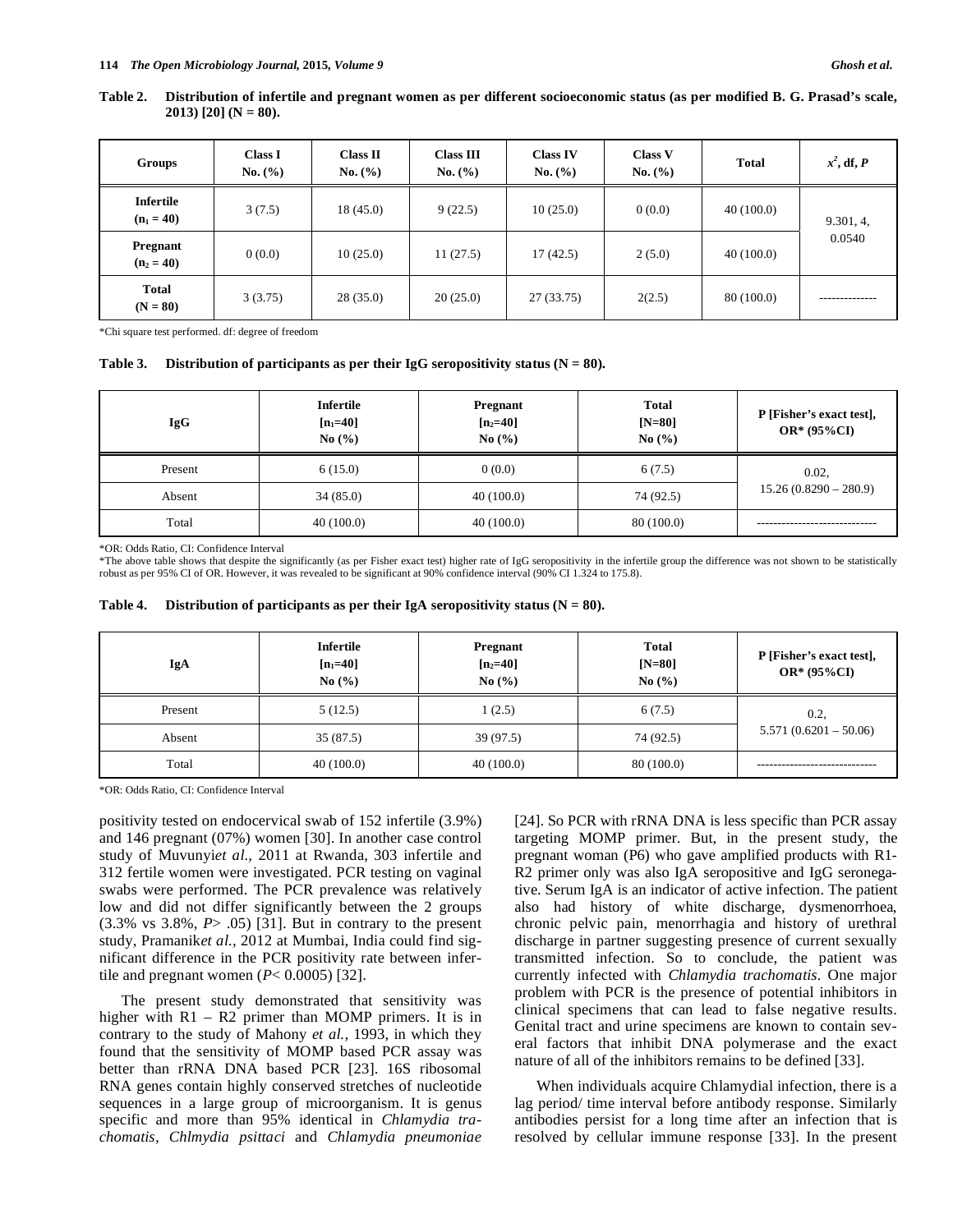study and also in the above mentioned studies IgG positivity was relatively higher than PCR. While serological tests cannot replace the sensitive and specific direct tests, they may be useful in identifying Chlamydial etiology in ascending upper genital tract infection, where direct tests may often fail to detect the presence of organism. As, chronic / persistent infection will induce an immune response and inflammatory reactions resulting in a cyclic process of scarring of the infected tissue leading to partial or total obliteration of the fallopian tubes causing tubal factor infertility or sub infertility [4, 12, 17] persistence of serum antibodies are better predictors of infertility and a negative urine sample cannot exclude infection of upper genital tract infection. This corroborates with the study of Joyee *et al.,* 2007 in Chennai, India, who also could not find any correlation between IgG positivity detected by immune-peroxidase kit and PCR from genital swabs in STD patients [34].

Based on the results of ELISA and PCR the proportion of this infection among all the study participants was 8.75%, and among the infertile population was 15% in the present study. It was comparable to the cross sectional study of Pramanik*et al.,* 2012 at Mumbai in India. The average infection rate was 12.1%, highest in women with infertility (18.6%) or with ectopic pregnancy (25%). They used PCR to evaluate current infection and ELISA for IgG antibody against *Chlamydia trachomatis* to detect past infection. In contrary to the present study statistical analysis revealed significant association between current *C. trachomatis* infection with infertility when comparing infected fertile (18.6% *vs.* 9.4%, odds ratio: 2.19, *P* <.0005) and uninfected infertile women (45.6% *vs.* 27.3%, odds ratio: 2.24, *P*<.0001). They excluded women positive for *C. trachomatis* antibody from analysis as presence of *C. trachomatis* antibody is known to be associated with tubal factor infertility [32]. In another study Pratibha *et al.,* 2010 in Chidambaram found much higher seroprevalence (62%) in infertile women. Infection was found in 56% of primary infertility cases and 73% of secondary infertility cases [35]. From the literature, it is clearly evident that prevalence was higher in African countries [26, 27, 36] than South East Asian countries [19, 28, 30, 32]. According to WHO prevalence estimates there is vast difference in the prevalence in different geographical regions. 3.89 % females are infected in WHO African region, whereas only 1.09% females are infected in WHO South East Asian region in the year 2005 [1]. As in the present study infertile population is taken, the prevalence is higher than the general estimates. There is variation in the contribution of previous history of STDs with infertility. It has been considered lower among infertile population of Asia than Africa in different studies [37]. In the present study 13.33% of primary infertile women and 20.00% of secondary infertile women were infected. There was no statistically significant difference in the magnitude of infection between the 2 groups ( $P = .6287$ , OR = 0.6154, 95% CI 0.09449 to 4.008). Malik *et al.,* 2006 in Aligarh found that Chlamydial positivity detected by endocervical swab culture and antigen detection was seen in 27% of women with primary infertility and 30.6% with secondary infertility. Though the prevalence was much higher, still there was no statistically significant difference between the proportions ( $P = >.05$ ) [19]. But in a community based study carried out in Saudi Arabia, Kamel Remah M, in 2013 found

statistically significant ( $P = .0096$ ) higher prevalence of infection among primary (11.72%) than secondary (3.28%) infertile women [38]. Similar to the present study prevalence of infection was 13.33% among primary infertile women in the study of Deshmukh *et al.,* 2013 in Maharashtra, India. But they also observed a statistically significant difference when *C. trachomatis* IgG positive patients were compared in respect to primary *vs* secondary infertility (X2 -10.44  $P < .05$ ) [39].

## **CONCLUSION**

The proportion of *Chlamydia trachomatis* seropositivity (IgG and IgA) was higher in infertile women than pregnant women, though there was no significant difference in PCR positivity between the 2 groups. So, persistent *C. trachomatis* infection must be recognized as a risk factor of infertility. The low PCR positivity in FVU sample further helps to conclude the diagnostic utility of serological tests in screening of infertile women.

# **CONFLICT OF INTEREST**

The authors confirm that this article content has no conflict of interest.

# **ACKNOWLEDGEMENTS**

The authors sincerely acknowledge the contribution of all the staffs of the Department of Microbiology, R. G. Kar Medical College, Kolkata and Department of Biochemistry, Institute of Post Graduate Medical Education & Research, Kolkata.

### **REFERENCES**

- [1] World Health Organization. Prevalence and incidence of selected sexually transmitted infections, methods and results used by WHO to generate 2005 estimates. WHO 2011; pp.1-38. [Cited 2011 December 1]. Available from: http://www.who.int/reproductivehealth/ publications/rtis/9789241502450/en/
- [2] Academy for Educational Development. Summary of a review of literature: programs to promote Chlamydia screening. AED 2007; pp. 1-35. [Cited 2011 December 1]. Available from: http://www.cdc.gov/std/HealthComm/ChlamydiaLitReview2008.p df.
- [3] Charlotte GA, Thomas QC. Chlamydial Infections. In: Dan LL, Anthony FS, Dennis KL, Stephen HL, Jameson JL, Joseph L. Eds. Harrison's Principles of Internal Medicine. McGraw Hill 2012: pp. 1421-31.
- [4] Walter SE, Byron BE. *Chlamydia trachomatis* (Trachoma, Perinatal Infections, LymphogranulomaVenereum, and other genital infections). In: Gerald ML, John BE, Rephael D, Eds. Mandell, Douglas & Bennett's Principles & Practice of Infectious Diseases.. Churchill Livingstone Else 2010: pp. 2443-57.
- [5] Thomas K, Coughlin L, Mannion PT, *et al.* The value of *Chlamydia trachomatis* antibody testing as part of routine infertility investigations. Hum Reprod 2000; 15(5): pp. 1079-82.
- [6] Mira A, Richard BO, Danny SJ, *et al.* Infertility and assisted reproductive technology. In: Jonathen BS, Ed. Berek & Novak's Gynaecology. Lippincott William Wilk 2012; pp. 1133-89.
- [7] World health Organization. Infecundity, Infertility and Childlessness in developing countries. DHS Comparative Reports no 9. Calverton, Maryland, USA: ORC Macro and the World Health Organization 2004 [Cited 2011 November 25]. Available from: http://www.who.int/reproductivehealth/topics/infertility/DHS-CR9.pdf
- [8] Paul AC, Krupp K, Alexandra FH, *et al.* Prevalence and correlates of primary infertility in Mysore, India. Ind J Med Res 2011; 440-6.